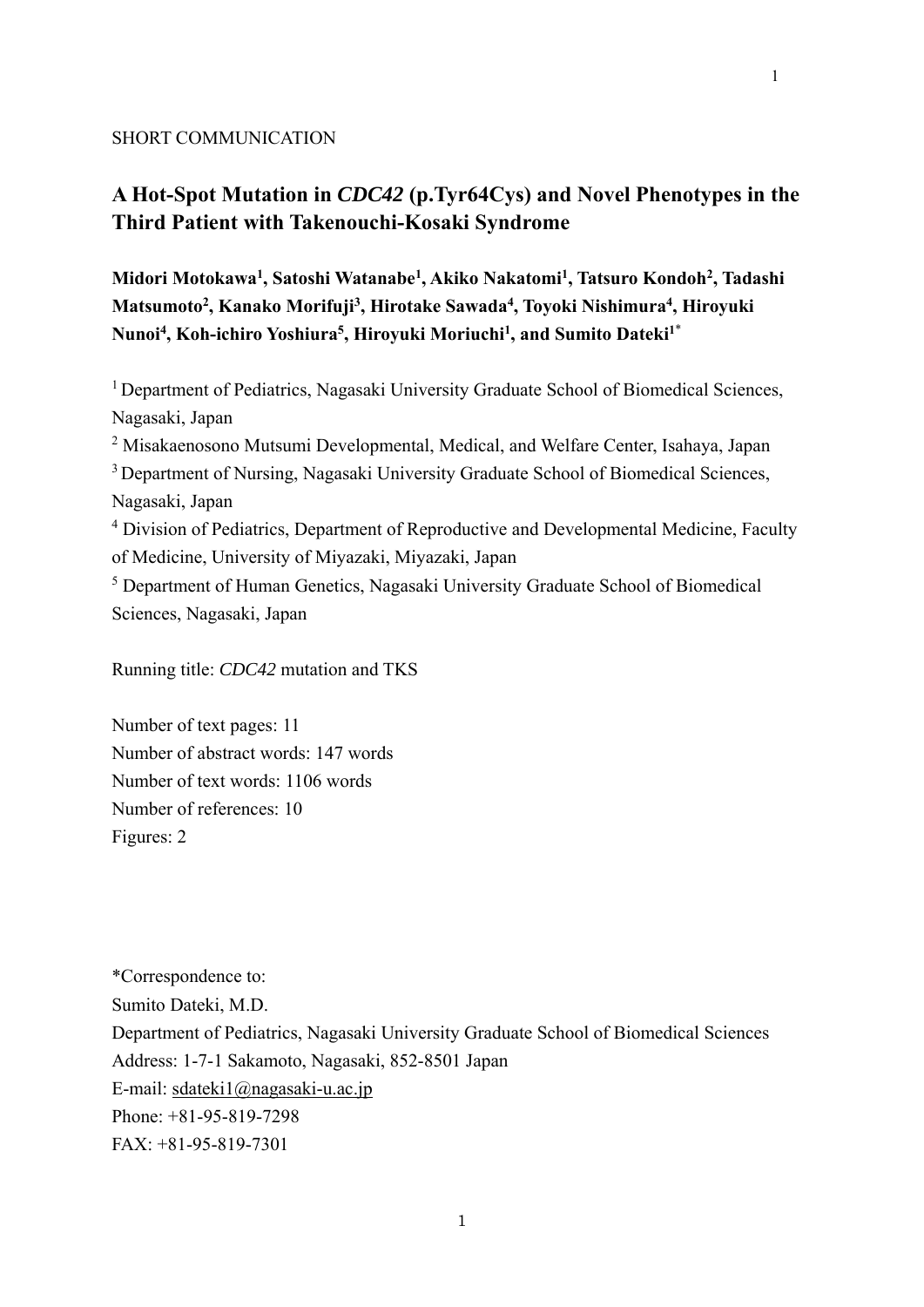#### **ABSTRACT**

Takenouchi-Kosaki syndrome (TKS) is a congenital malformation syndrome characterized by severe developmental delay, macrothrombocytopenia, camptodactyly, sensorineural hearing loss, and dysmorphic facial features. Recently, a heterozygous *de novo* mutation (p.Tyr64Cys) in the *CDC42* gene, which encodes a key small GTP binding protein of the Rho-subfamily, was identified in two unrelated patients with TKS. We herein report a third patient with TKS who had the same heterozygous *CDC42* mutation. The phenotype of the patient was very similar to those of the two previously reported patients with TKS; however, she also demonstrated novel clinical manifestations, such as congenital hypothyroidism and immunological disturbance. Thus, despite the heterozygous mutation of *CDC42* (p.Tyr64Cys) likely being a hot-spot mutation for TKS, its phenotype may be variable. Further studies and the accumulation of patients with *CDC42* mutations are needed to clarify the phenotype in patients with TKS and the pathophysiological roles of the *CDC42* mutation.

**Keywords:** Takenouchi-Kosaki syndrome, CDC42, immunodeficiency, congenital hypothyroidism

2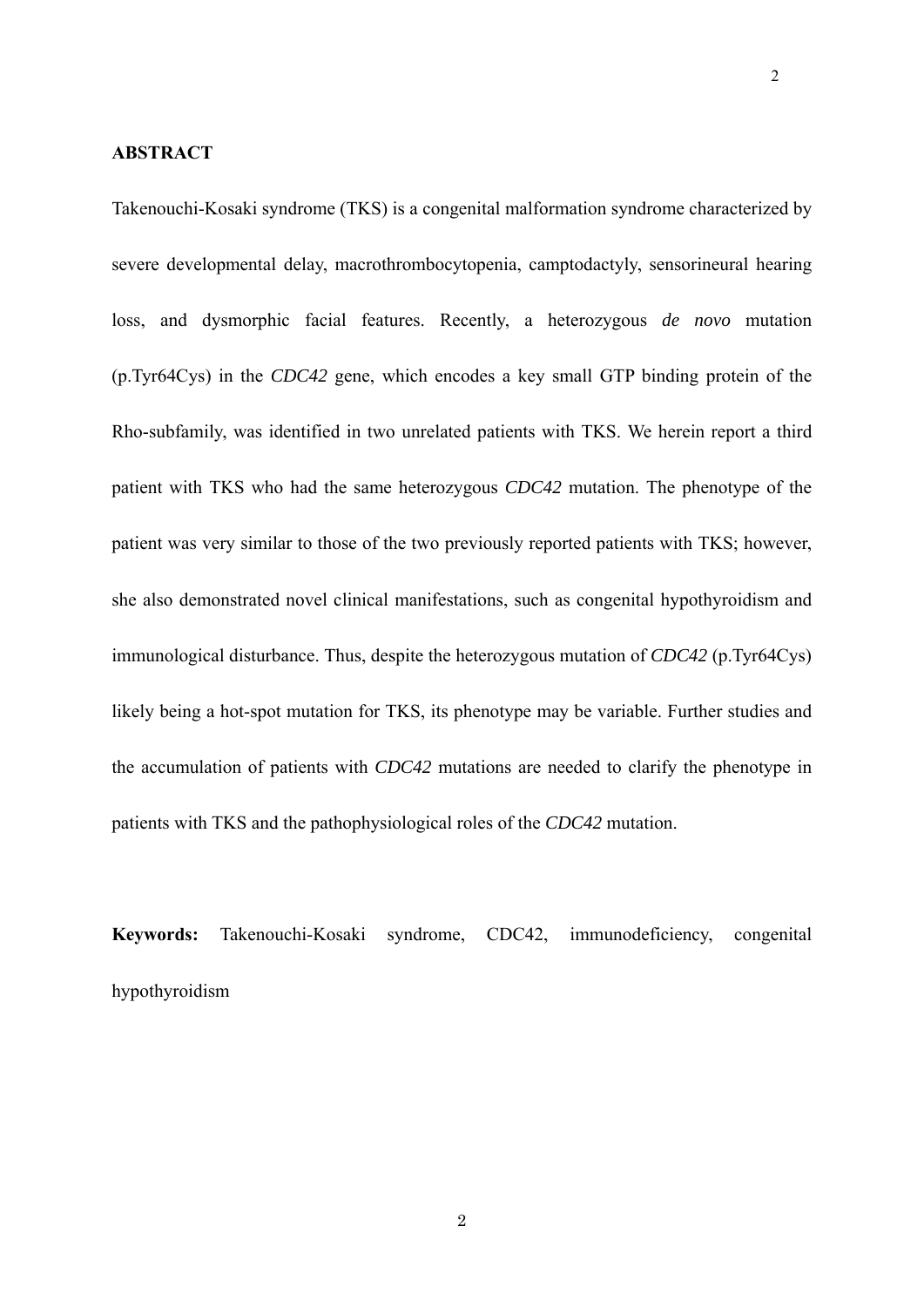#### **INTRODUCTION**

Takenouchi-Kosaki syndrome (TKS) is a rare congenital malformation syndrome characterized by severe developmental delay, macrothrombocytopenia, camptodactyly, sensorineural deafness, and dysmorphic facial features (OMIM  $616737$ ).<sup>1, 2</sup> Although only two unrelated patients with TKS have been reported thus far, both of them were heterozygous for the same *de novo CDC42* mutation (p.Tyr64Cys).<sup>1,2</sup>

CDC42 encode a key small GTP binding protein of the Rho-subfamily, which regulates signaling pathways that control various cellular functions, including cell morphology, migration, endocytosis, and cell cycle progression;<sup>3</sup> however, the mechanisms underlying the *CDC42* mutation leading to the variable phenotype of TKS remain to be determined.

We herein report a third patient with TKS who had exactly the same missense mutation in *CDC42* reported previously and broader clinical manifestations than the first two patients. The present observation strongly suggests that the p.Tyr64Cys variant in *CDC42* is a hot-spot mutation for TKS that may cause broader phenotype than previously thought.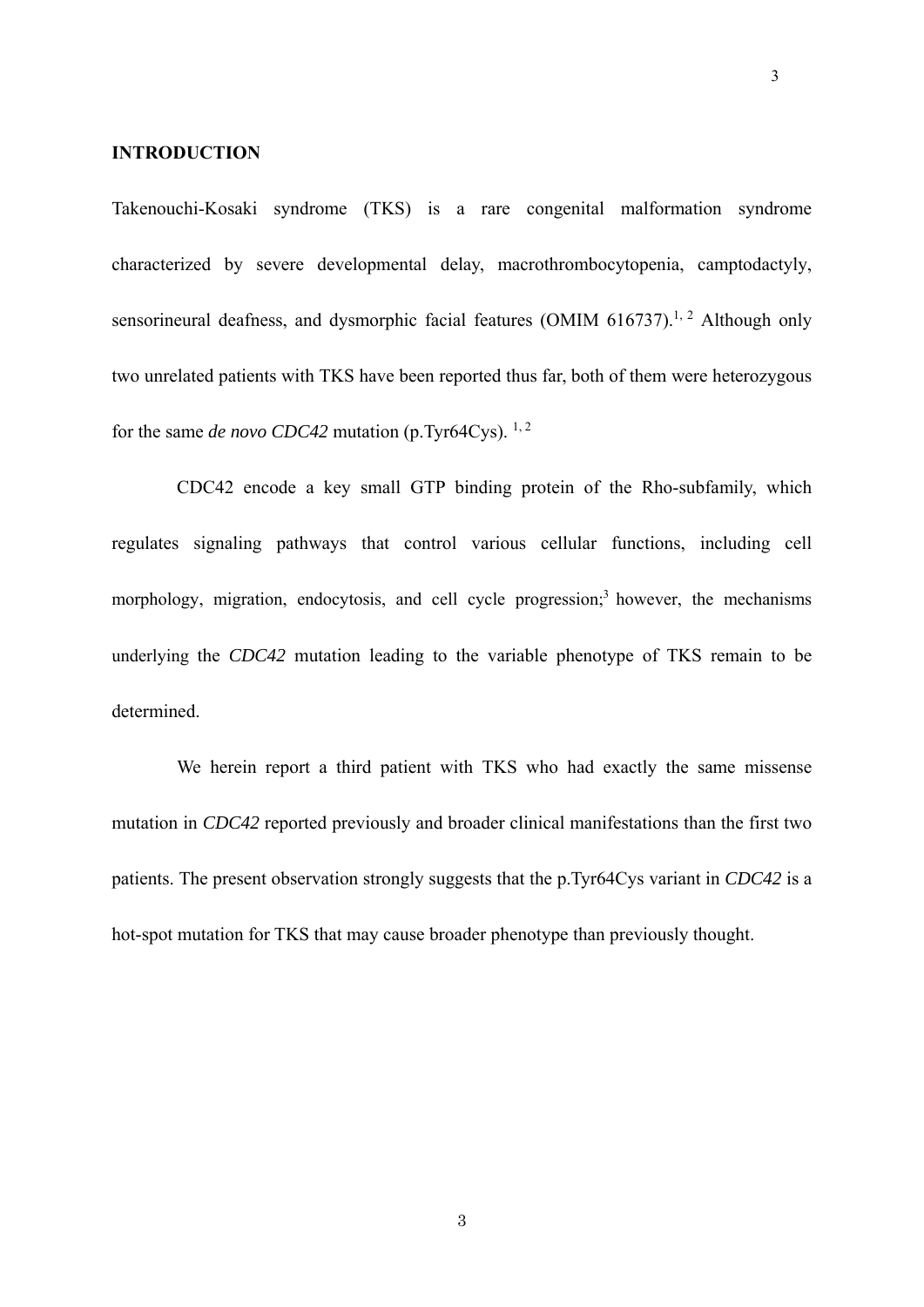#### **CASE REPORTS**

A Japanese female patient was born to non-consanguineous parents at 35 weeks of gestation. During the gestation period, hydrops and pleural effusion had been detected by fetal echography, but improved spontaneously toward birth. At birth, her length was 46.3 cm (+0.35 standard deviations [SD]), weight 2.34 kg (+0.38 SD), and OFC 31.5 cm (-0.10 SD). She had distinctive facial features consisting of midface hypoplasia, low-set ears, synophrys, mild ptosis, slender eyes, exotropia, and thin upper lip (Figure 1a). She also had camptodactyly of bilateral fingers (Figure 1b), hallux valgus (Figure 1c), sensorineural deafness and congenital hypothyroidism detected by a neonatal mass screening. Initially, her serum thyroid-stimulating hormone level was 85.61 μIU/mL [normal range: 0.35-4.94] and free triiodothyronine level 0.76 ng/dL [0.70-1.48]. The thyroid ultrasonography showed adequately located thyroid gland of normal size. She started treatment with levothyroxine sodium (10 μg/kg/day) that normalized her thyroid function promptly. She had severe motor developmental delay. She held up her head at 4 months, rolled over at 6 months, and walked alone at 3 years of age. The brain magnetic resonance imaging examination revealed corpus callosum hypoplasia, dysmyelination and enlarged cerebral ventricles (Figure 2a/2b). A skeletal survey showed maxillary hypoplasia (Figure 2c) and flexion contracture of the proximal interphalangeal joints except for thumbs (Figure 2d).

4

She often developed bacterial lower respiratory tract infections that sometimes needed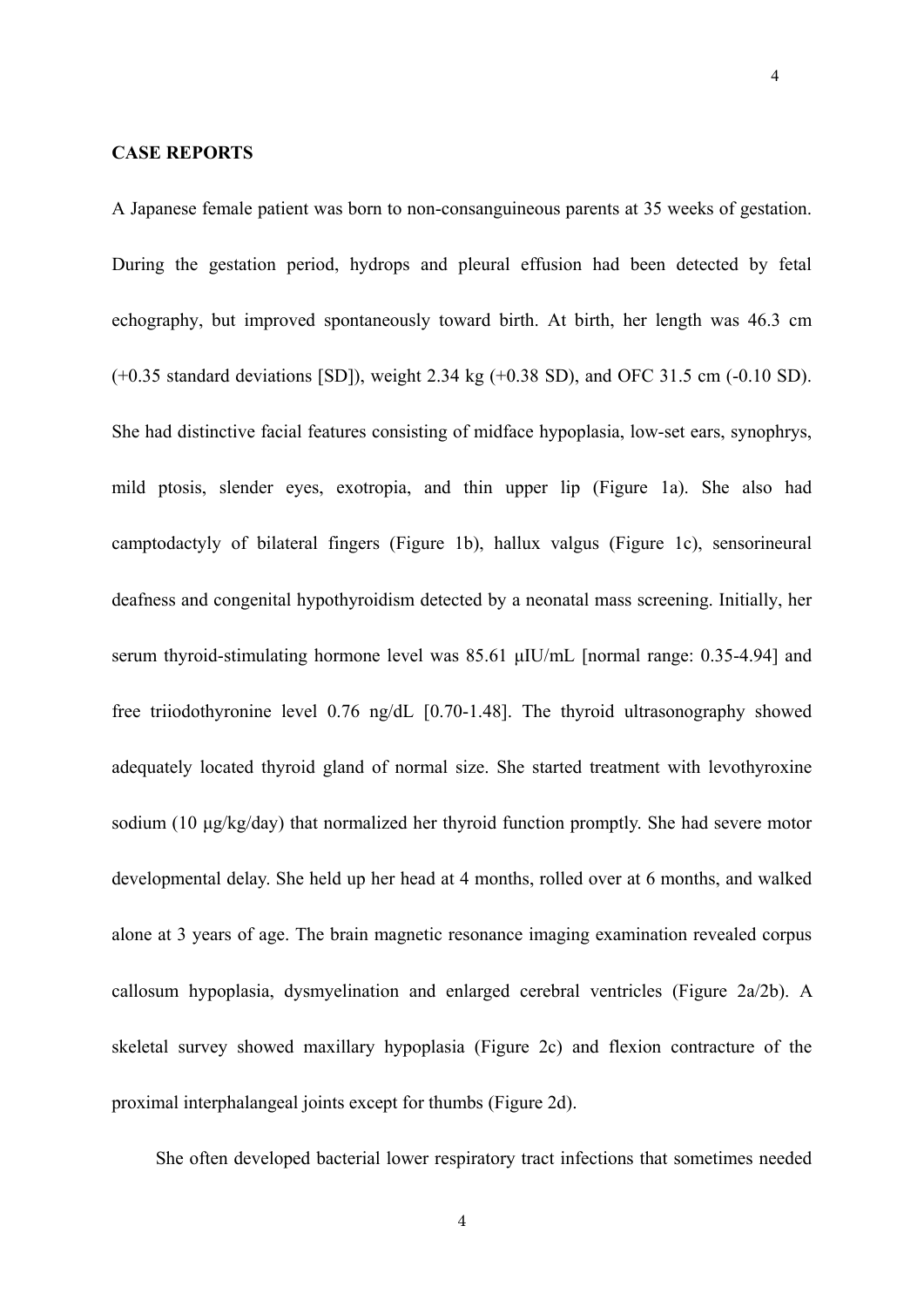hospitalization. An immunological examination revealed low serum immunoglobulin levels (IgG 527 mg/dL [870-1700], IgM 107.0 mg/dL [35-220], and IgA 64 mg/dL [110-410]) at 4 years of age. The hypogammagloburinemia has been persistent. Repeated vaccination against measles, rubella, and varicella-zoster viruses failed to induce antibodies to the respective viruses. A lymphocyte subset analysis revealed  $CD4+T$ -lymphopenia (140/mm<sup>3</sup>, 25.3%) and B-lymphopenia  $(37/\text{mm}^3, 6.6\%)$ .

She was found to have thrombocytopenia  $(95,000/\mu)$  at 2 years and 6 months of age with a normal hemoglobin concentration and a normal white blood cell count by a routine blood examination. Platelet counts have been around 100,000 /μL thus far. Bone marrow aspiration demonstrated normal nucleated cell counts and the absence of abnormal cells. A peripheral blood smear revealed enlarged platelets (Figure 1d). The results of a platelet aggregation test and bleeding time were within the normal ranges.

On the last examination at 12 years of age, she was 141.8 cm (-1.65 SD) tall and weighed 32.5 kg (-1.31 SD). She had severe intellectual disability (total IQ 42), but could communicate with simple words and did not have any autistic and behavioral problems. She needs daily special care from her parents and has attended to a special-needs school.

## **MOLECULAR STUDIES**

 $5\,$ 

This study was approved by the Institutional Review Board at Nagasaki University Graduate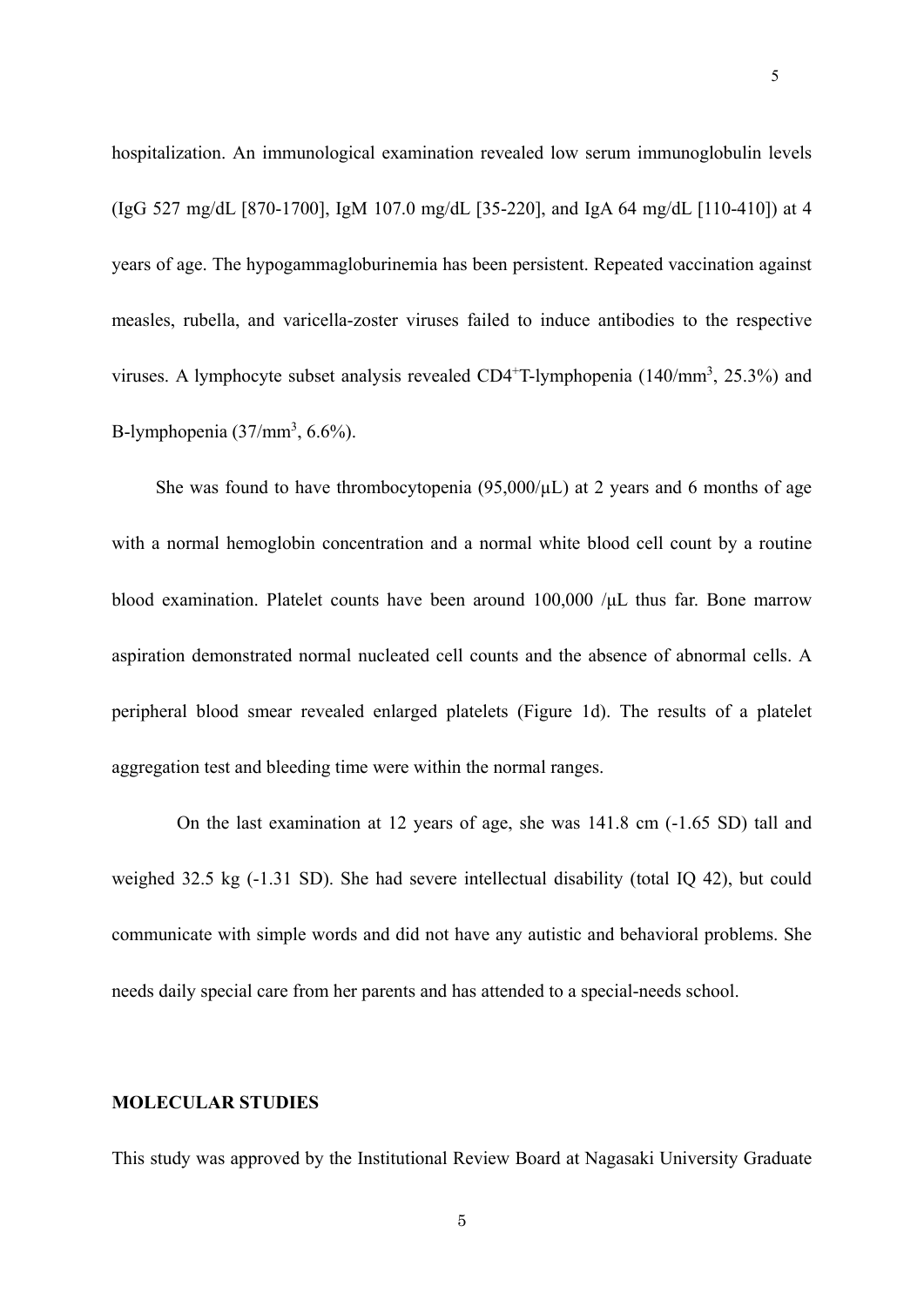School of Biomedical Sciences. After obtaining written informed consent, leukocyte genomic DNA was obtained from the patient and her parents. Firstly, we performed trio whole-exome sequencing for the family; however, no candidate mutations were detected after the mutation annotation process. Subsequently, we performed PCR direct sequencing for the coding exons and their flanking splice sites in *CDC42*, because her phenotype was very similar to those of previously reported patients with TKS. The primer sequences are available on request. The direct capillary sequencing identified a *de novo* heterozygous mutation in exon 5 of *CDC42*  $(c.191A>G, p.Tyr64Cys)$  (NM 001039802.1) in the patient.

6

## **DISCUSSION**

We herein report the third patient with TKS. The *CDC42* missense mutation was the same as those identified in the two previously reported unrelated patients. Because a part of *CDC42* including the mutation site lies within the segmentally duplicated region (http://genome.ucsc.edu/), whole-exome sequencing screening may fail to detect mutations in *CDC42* after the mutation annotation process which automatically excludes the mutations in the segmental duplications.

The amino acid tyrosine at position 64 in *Cdc42* represents the phosphorylation target for the epidermal growth factor-dependent activation of Cdc42, which regulates downstream signal transduction.<sup>4</sup> Although the pathological mechanism of the mutant protein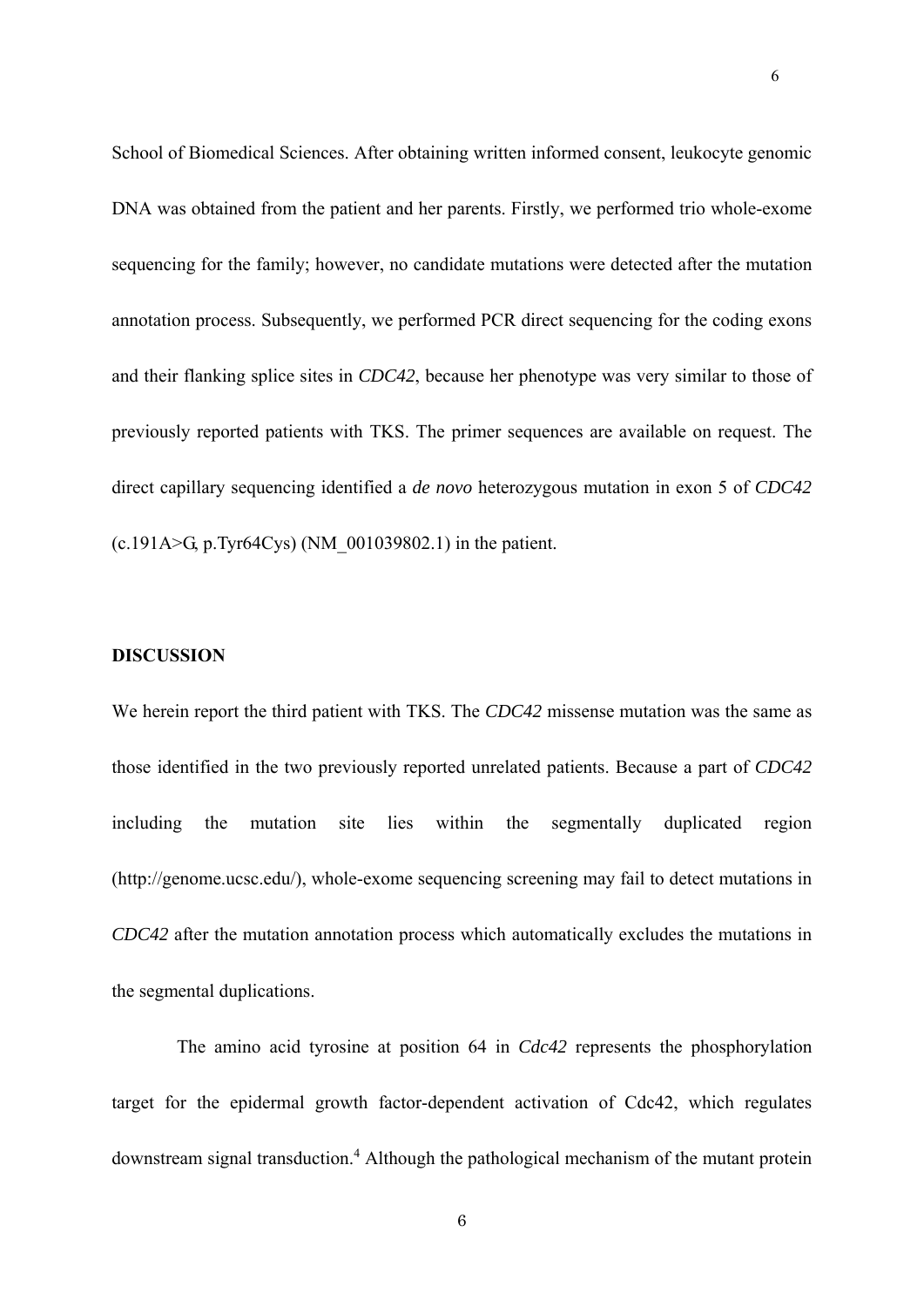remains unknown, the p.Tyr64Cys in *CDC42* is likely a hot-spot mutation leading to the various manifestations of TKS.

The clinical findings in the previously reported and present patients with TKS highlight several interesting findings. First, hydrops and pleural effusion were observed in her fetal stage. Since lymphedema is a feature shared with the two previously reported patients, the development of the fetal hydrops in the present patient may be associated with lymphedema in fetus. Second, although macrothrombocytopenia is a pathognomonic manifestations for TKS, the absence of a bleeding tendency, normal platelet aggregation ability, and normal bleeding time in the patient indicate that the phenotype is clinically insignificant. Third, our patient presented with congenital hypothyroidism as a novel phenotype for TKS. In this regard, *Cdc42* could be required for epithelial polarity and organization in the endoderm as well as apical constriction in the thyroid bud, and outgrowth of the thyroid buds is severely curtailed in *Cdc42*-deficient mouse embryo.<sup>5</sup> These findings suggest that thyroid dysfunction may be associated with *CDC42* mutation. Futhermore, the primary vaccine failures along with hypogammaglobulinemia, B-lymphopenia, and CD4+T-lyphopenia in the present patient may also be associated with the *CDC42* mutation for the following reasons: CDC42 directly binds to a GTPase-binding domain of Wiskott-Aldrich syndrome protein, the defect of which leads to immunodeficiency associated with abnormal immunoglobulin levels and T-cell dysfunction.<sup>6</sup> In addition, Cdc42 plays an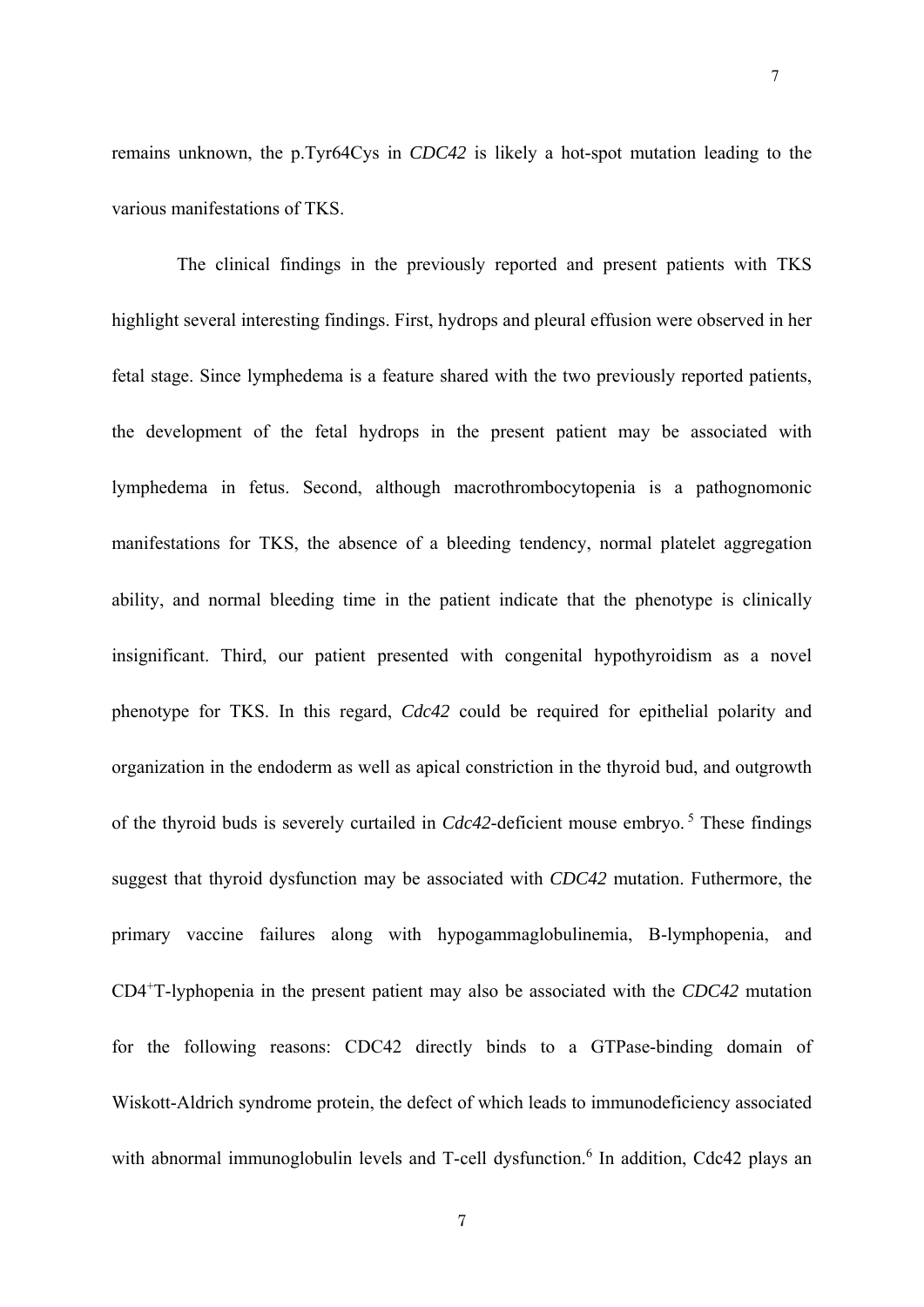important role in B-cell motility and filopodia formation as well as the development and maturation of B-cell lineage.<sup>7.8.9</sup> Deletion of Cdc42 in mice leads to reduction of mature B-cell populations and production of antigen-specific IgM, IgG1 and IgG3.<sup>10</sup>

 In conclusion, we present a third patient with TKS. The heterozygous mutation of *CDC42* (p.Tyr64Cys) is likely a hot-spot mutation for TKS. Further studies and the accumulation of patients with *CDC42* mutations are needed to clarify the phenotype in patients with TKS and the pathophysiologic roles of the *CDC42* mutation.

## **CONFLICTS OF INTEREST**

The authors declare no conflicts of interest.

## **ACKNOWLEDGEMENTS**

We thank the patient and the family who participated in this study. This work was supported by a grant for the Initiative on Rare and Undiagnosed Diseases in Pediatrics (no. 15gk0110012h0101) from the Japan Agency for Medical Research and Development (AMED), Tokyo, Japan.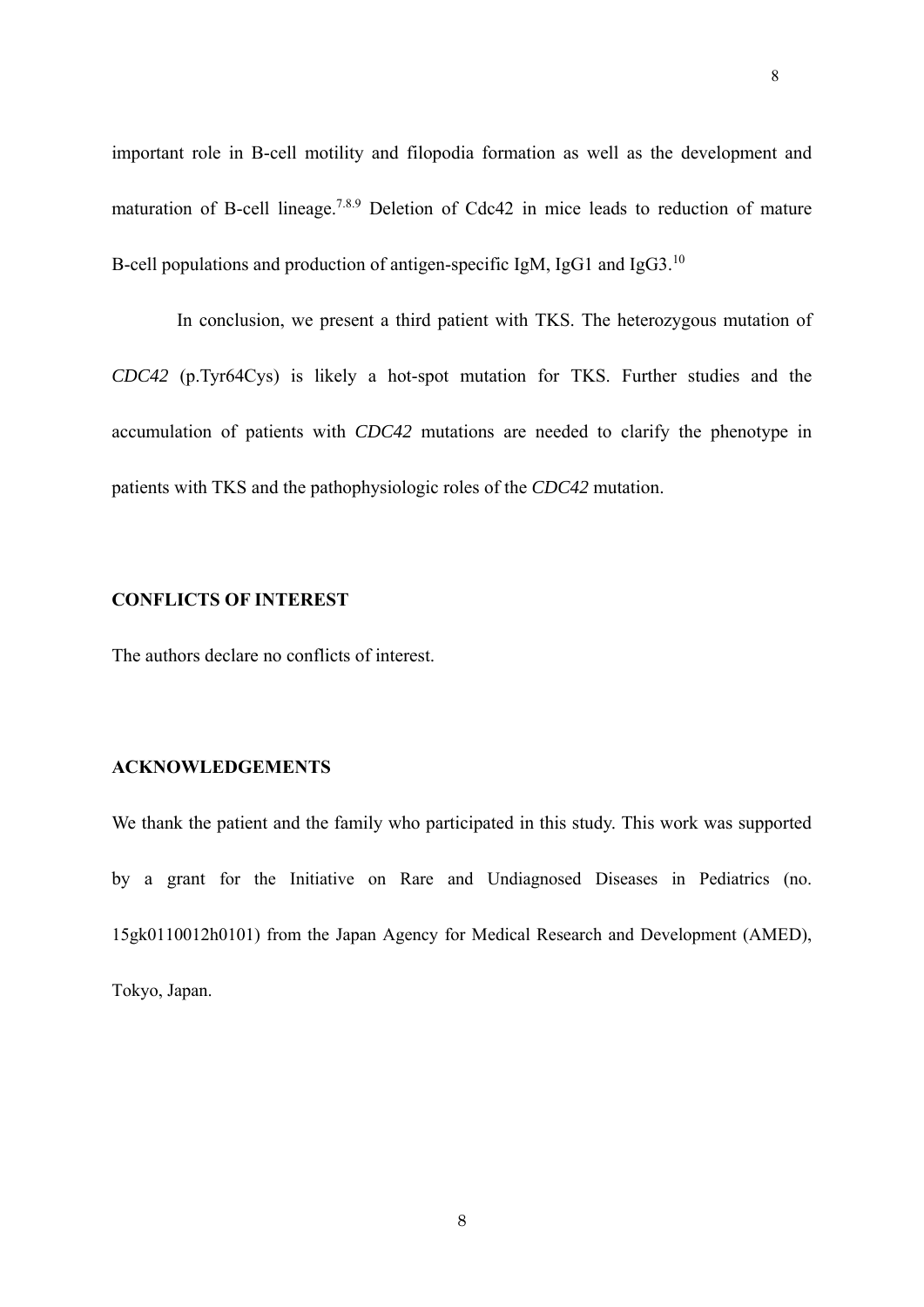#### **REFERENCES**

- 1. Takenouchi, T., Kosaki, R., Niizuma, T., Hata, K. Kosaki, K. Macrothrombocytopenia and developmental delay with a de novo CDC42 mutation: Yet another locus for thrombocytopenia and developmental delay. *Am. J. Med. Genet. A.* **167A**, 2822–2825 (2015).
- 2. Takenouchi, T., Okamoto, N., Ida, S., Uehara, T. Kosaki, K. Further evidence of a mutation in CDC42 as a cause of a recognizable syndromic form of thrombocytopenia. *Am. J. Med. Genet. A.* **170A**, 852–855 (2016).
- 3. Etienne-Manneville, S. Hall, A. Rho GTPases in cell biology. *Nature.* **420**, 629–635 (2002).
- 4. Tu, S., Wu, W.J., Wang, J., Cerione, R.A. Epidermal growth factor-dependent regulation of Cdc42 is mediated by the Src tyrosine kinase. *J. Biol. Chem*. **278**, 49293–49300 (2003).
- 5. Loebel, D.A., Plageman, T.F., Jr., Tang, T.L., Jones, V.J., Muccioli, M. Tam, P.P. Thyroid bud morphogenesis requires CDC42- and SHROOM3-dependent apical constriction. *Biol Open.* **5**, 130–139 (2016).
- 6. Abdul-Manan, N., Aghazadeh, B., Liu, G.A., Majumdar, A., Ouerfelli, O., Siminovitch K,A., et al. Structure of Cdc42 in complex with the GTPase-binding domain of the 'Wiskott-Aldrich syndrome' protein. *Nature*. **399**, 379–383 (1999).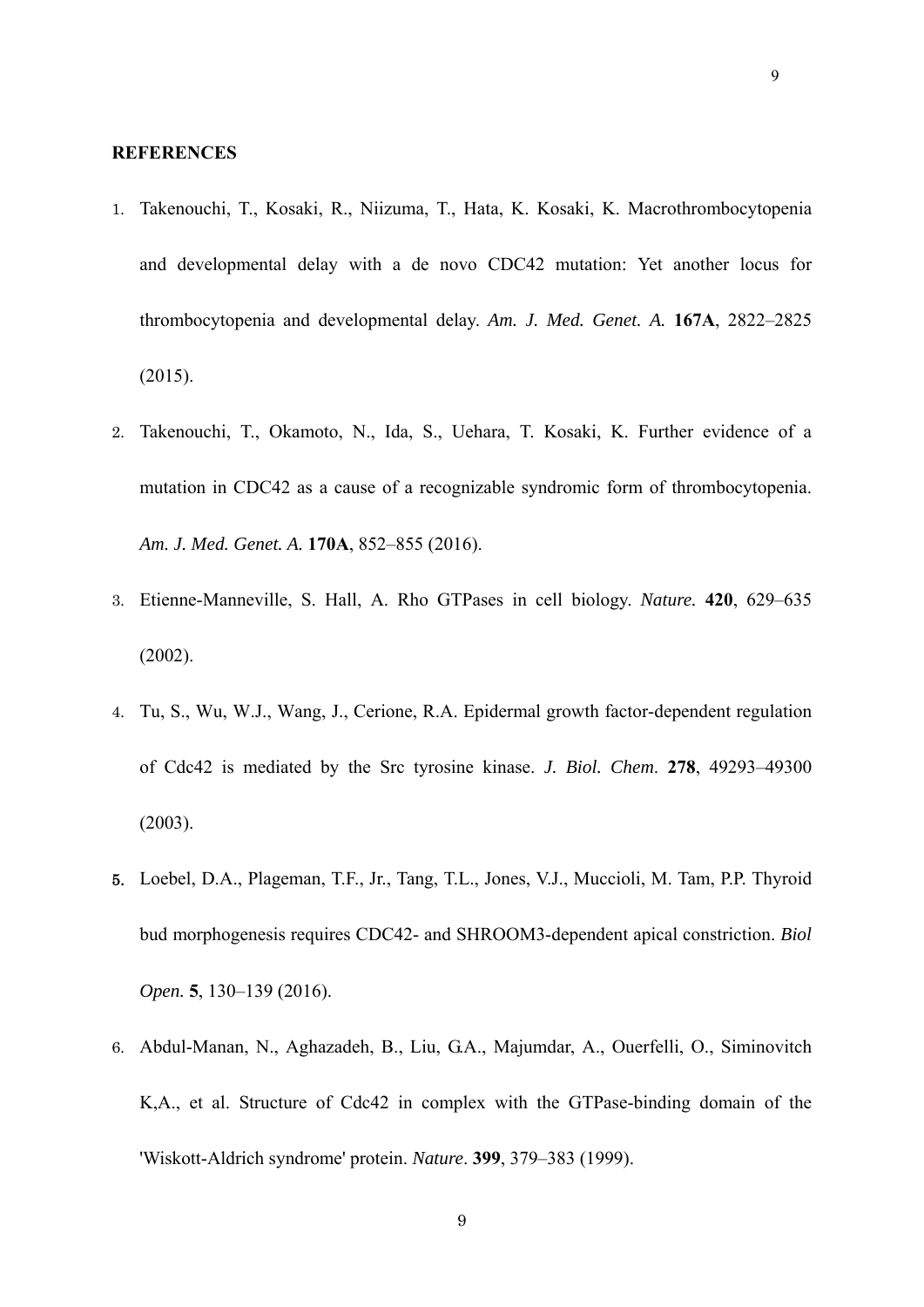- 7. Yoshida, H., Tomiyama, Y., Ishikawa, J., et al. Integrin-associated protein/CD47 regulates motile activity in human B-cell lines through CDC42. *Blood*. **96**, 234-241 (2000).
- 8. Westerberg, L., Greicius, G., Snapper, S.B., Aspenstr**ö**m, P., Severinson, E. Cdc42, Rac1, and the Wiskott-Aldrich syndrome protein are involved in the cytoskeletal regulation of B lymphocytes. *Blood*. **98,** 1086-1094 (2001).
- 9. Grill, B., Schrader, J.W. Activation of Rac-1, Rac-2, and Cdc42 by hemopoietic growth factors or cross-linking of the B-lymphocyte receptor for antigen. *Blood*. **100,** 3183-3192 (2002).
- 10. Guo, F., Velu, C.S., et al. Rho GTPase Cdc42 is essential for B-lymphocyte development and activation. *Blood*. **114,** 2909-2916 (2009)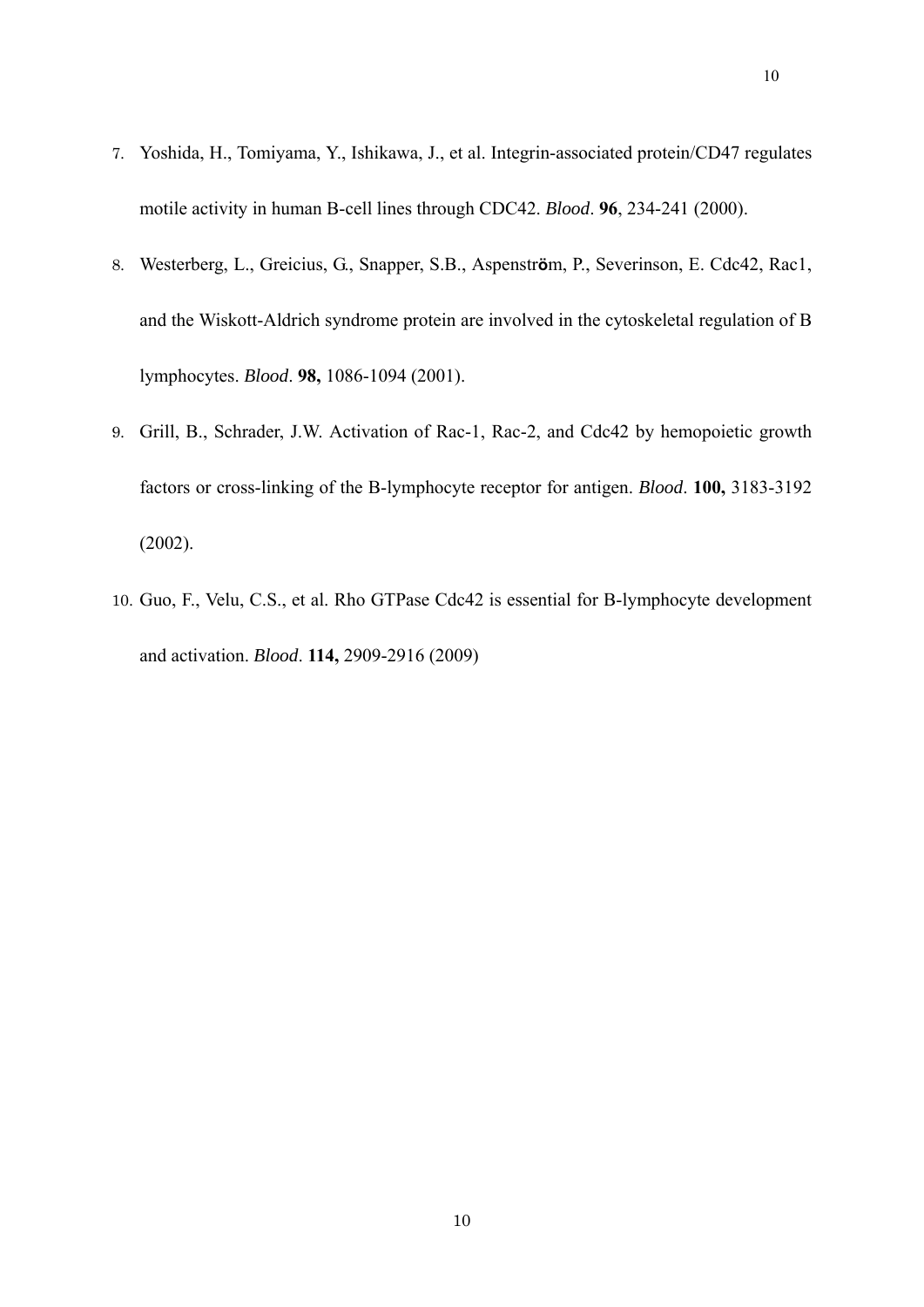#### **TITLES AND LEGENDS TO FIGURES**

# **Figure 1. Clinical phenotype of the patient**

(a) Facial feature observed in her infancy. (b, c) Camptodactyly of hands (b) and hallux valgus (c) at the age of 11 years. (d) A peripheral blood smear showing a giant platelet (arrow).

# **Figure 2. Magnetic resonance imaging and X-ray examinations**

T1-weighted horizontal (a) and T2-weighted sagittal (b) views of the brain show corpus callosum hypoplasia and enlarged cerebral ventricles with cerebral aqueduct stenosis (white arrow). (c) Maxillary hypoplasia and (d) flexion contracture of the proximal interphalangeal joints except for the thumb.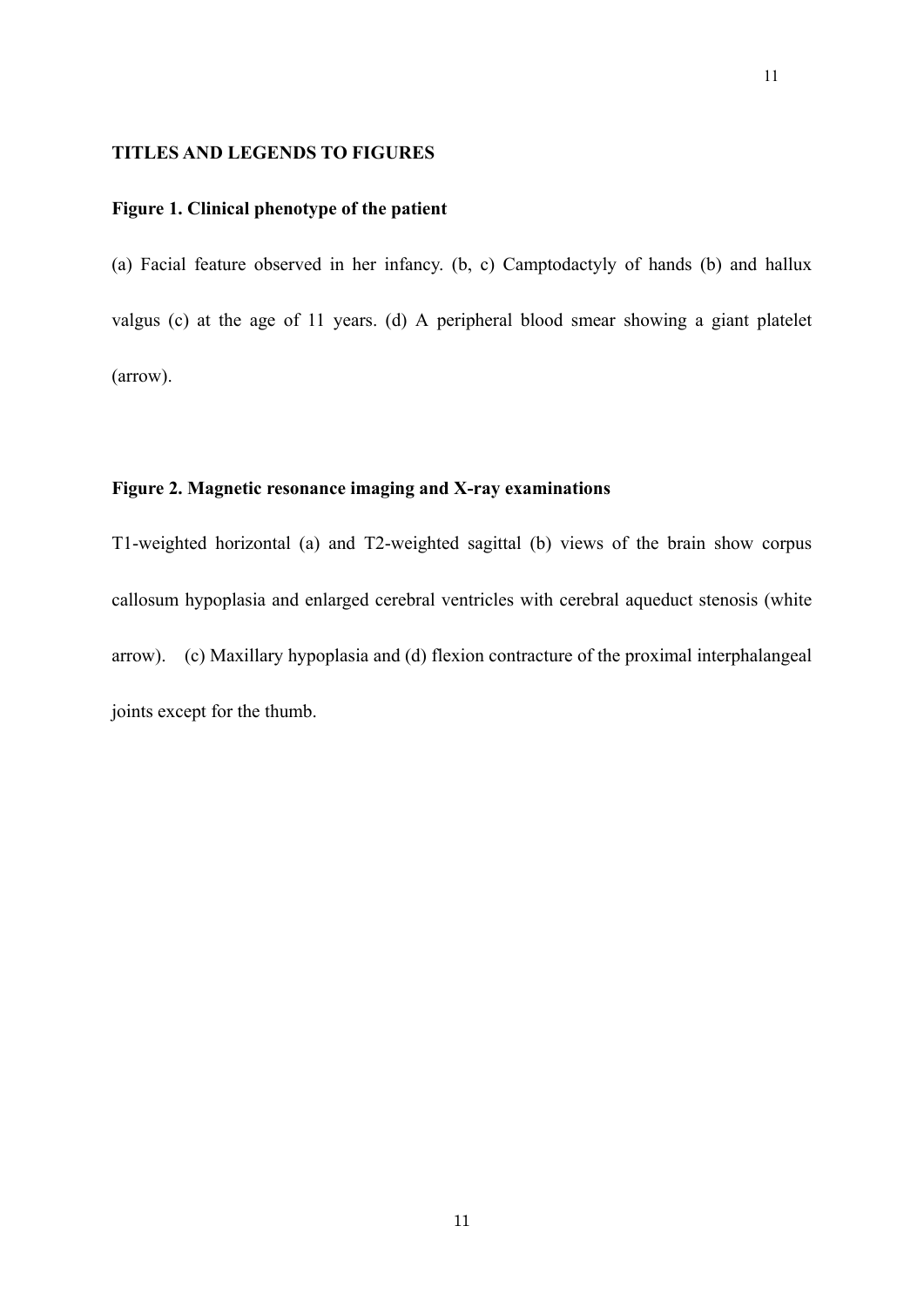